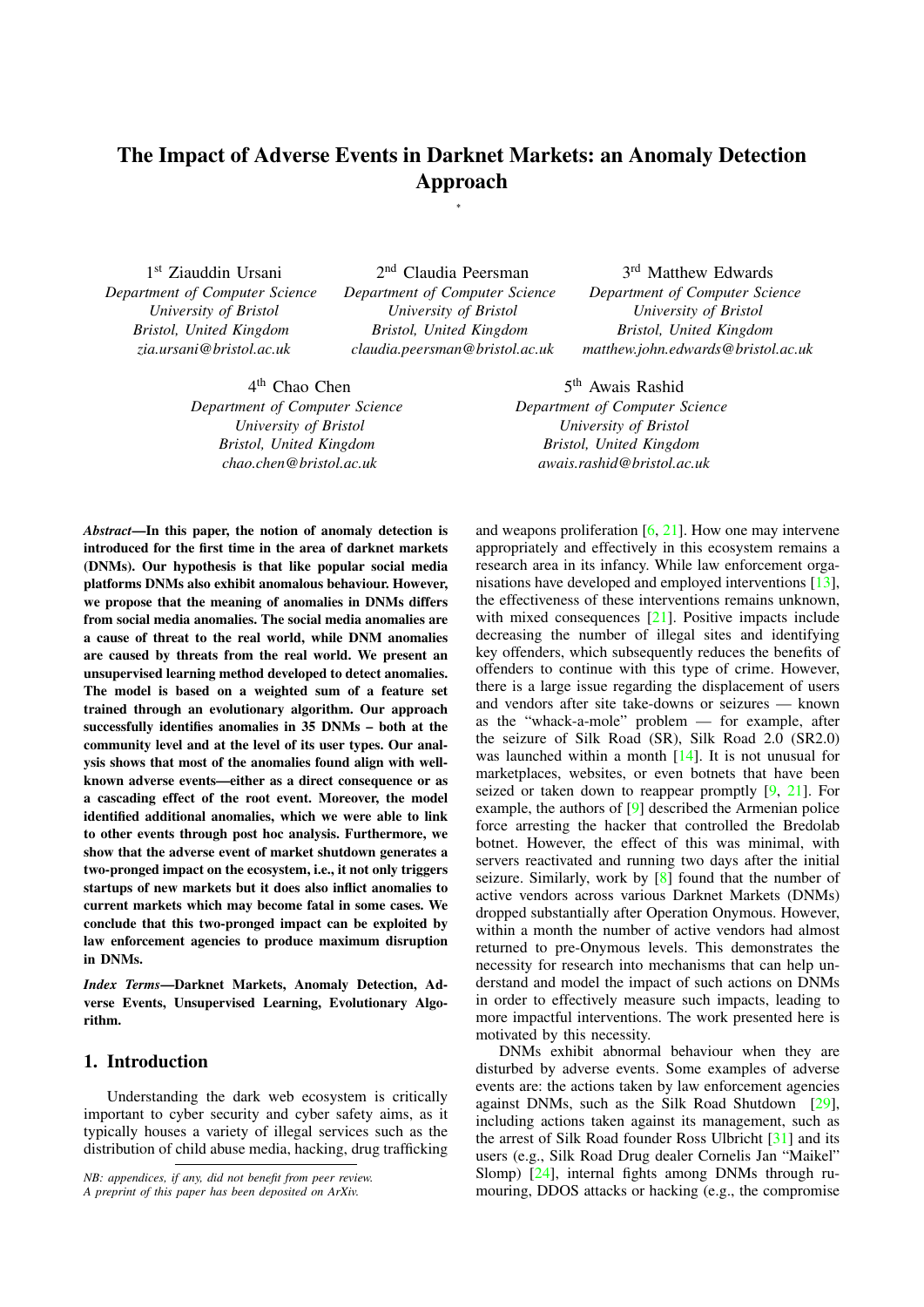of Silk Road 2 Escrow Accounts [20]) or any negative news about DNMs in the media, such as the Gawker Blog publication about Silk Road [5]. The adverse event directed against one forum can affect the behaviour of other fora too. It is important to understand this effect as this could help law enforcement agencies to design their actions in a way to bring about maximum disruption to darknet markets. Hence, for the purpose of this study, an anomaly represents the effect of an adverse event on the behaviour of DNM users, and its detection is the estimation or measurement of this effect.

In this paper, we introduce our anomaly detection approach not only to identify the adverse events which may or may not be known a priori but also to measure their impact on the activity of the DNM users. The approach is applied on a substantial number of datasets i.e., 35 DNM communities containing over 150,000 users [18]. More specifically, our key contributions are as follows:

- We present an unsupervised learning based anomaly detection approach, which trains a weighted sum model of the selected feature set by minimisation of the standard error of estimate against the data points. Hence, the resulting model is able to identify an anomaly not only for the whole community, but also for its user types.
- Our approach enables an automated analysis of the cascading impact of disruptive events, such as a site shutdown, on the darknet ecosystem. Our results show a two-pronged impact generating not only startups of new markets but also inducing anomalies in the existing markets, which even lead to market shutdown in some cases. Such cascading impacts can be modelled and exploited by law enforcement to bring about maximum disruption to DNMs.

To our knowledge, this is the first study that investigates the feasibility of applying anomaly detection to identify the disruptive or adverse events and model and analyse their impact on DNMs. Such an anomaly detection approach provides a bottom-up focus to detect not only the immediate impact of an adverse event, but also the cascading effects, enabling a better understanding of the consequences of such events both in *space*, i.e., spawning or shutdown of DNMs and *time*, i.e., longer term impacts on the survival of markets and engagement of their users in ongoing activities.

This paper is structured as follows. We provide an overview of the related work in Section 2. The anomaly detection approach is discussed in Section 3. We describe our experiments and results in Section 4. Finally, we conclude this study in Section 5.

#### 2. Background and Related Work

We discuss related work in two domains: anomaly detection (section 2.1) and impact of adverse events in DNMs (section 2.2).

#### 2.1. Anomaly Detection

The term anomaly detection has been used in network intrusion detection and also in social media. Below we describe each of these separately. Later, we will emphasise why anomalies in DNMs are conceptually different from these areas and why they require a different approach.

- The anomalies considered in the area of network and cyber security are Virus, Worm, Trojan, Denial of Service (DOS), Network Attack, Physical Attack, Password Attack, Information Gathering Attack, User to Root (U2R) Attack, Remote to Local Attack (R2L), and Prob [2]. To detect these anomalies three types of systems can be deployed i.e., Misuse based, Anomaly based and Hybrid. However, Anomaly based is most popular nowadays. Network anomalies are not only security based but also performance based. Focusing on security anomalies only, these can be classified as point anomalies, collective anomalies and contextual anomalies. Various methods have been developed to identify these anomalies. These methods can be classified into three broad categories: genetic algorithm GA-based [43], Artificial Neural Network [1] and Artificial Immune System (AISbased) [7].
- The anomalies considered in the area of Social Media are bullying, terrorist attack planning, dissemination of mis- and disinformation, hoax and rumour spreading, etc. If a single individual is involved in these acts, it is categorised as point anomaly. If several individuals are involved, then it is categorised as group anomaly  $[50]$ . The techniques developed to detect these anomalies are broadly categorized as behavior based, structure based and spectral based [26]. The example of behavior based anomaly detection is content based filtering [47]. The structure based anomaly detection consists of link mining [30]. The spectral based techniques explore the spectral graph space by different measures such as eigenvalues [49].

In this study, we extend the notion of anomaly detection to DNMs. There are very few examples where anomaly detection methods are used on darknet data. Those detection methods are aimed at identifying the threats the darknet is posing to legal communities, such as detection of distributed scan attacks [15], identification of hacker threats [40] and exploring hacker assets [39]. However, we take the perspective that the DNMs posing a threat to legal communities is their "normal" behaviour, rather than anomalous behaviour. To our best knowledge, this is the first exploration of anomaly detection with regard to anomalous behaviour of DNM users in response to events considered a threat to DNMs themselves and not the opposite, which is in contrast with previous social media and network intrusion anomaly detection approaches. Table 1 contrasts the anomaly detection in DNMs and other platforms.

Anomalies in DNMs are reactive, i.e., a change in the behaviour of DNM users in reaction to events in the real world that are considered harmful to DNMs by the users. On the contrary, anomalies in other platforms are proactive, i.e., a change in the behaviour of the users aimed at generating events that are harmful to the real world. DNM anomalies are mostly activity based, while anomalies in other platforms are of several kinds, i.e.,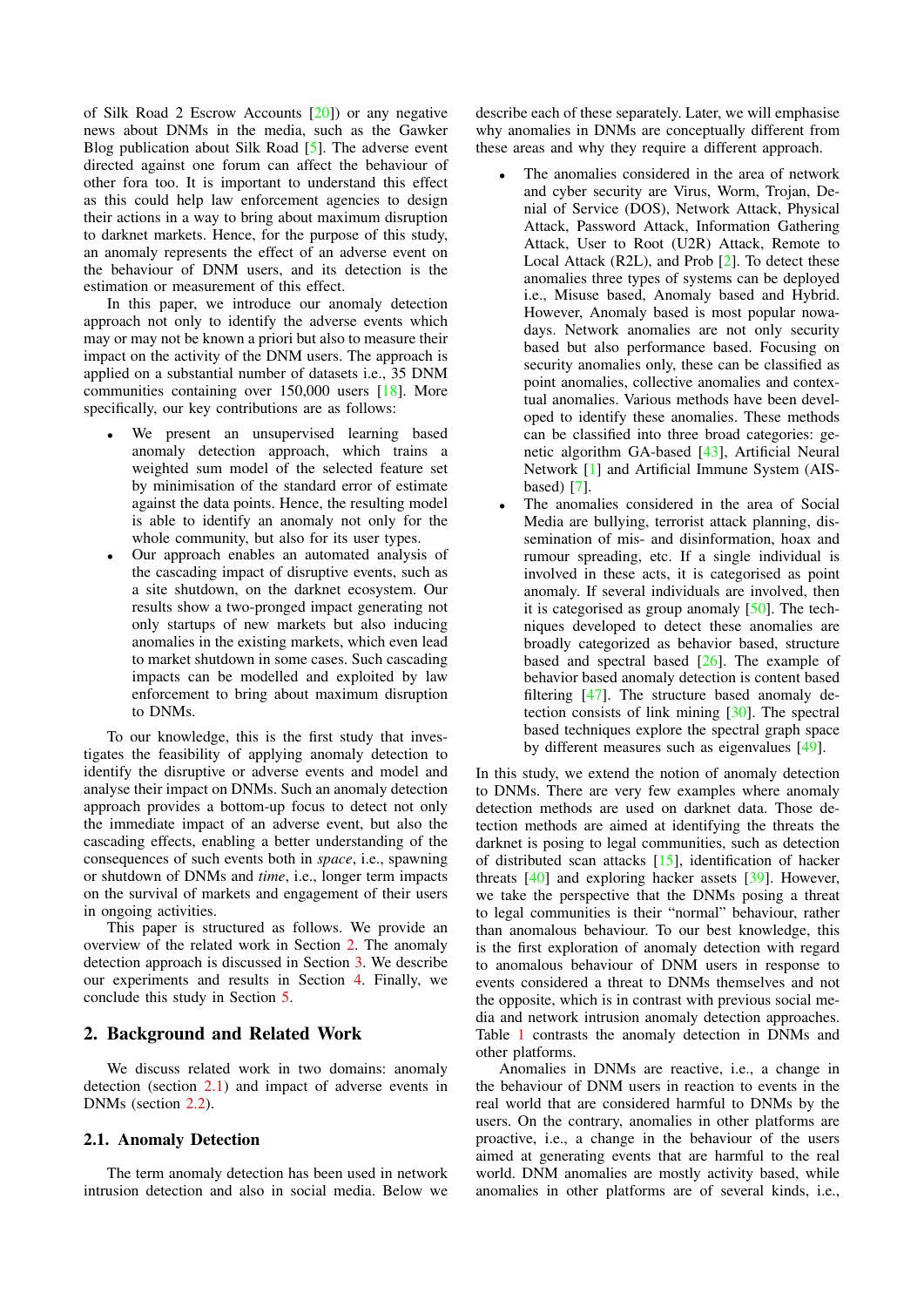TABLE 1. ANOMALY COMPARISON BETWEEN DNM AND OTHER PLATFORMS.

| Criteria                  | <b>Anomalies in DNMs</b>                  | Anomalies in other platforms                              |
|---------------------------|-------------------------------------------|-----------------------------------------------------------|
| Type                      | Reactive                                  | Proactive                                                 |
| Nature                    | Activity based                            | Behavioural, performance, structural and spectral based   |
| <b>Exclusive Features</b> | Examples: Use of coding and hacking terms | Examples: login/logoff records, HTTP access records, file |
|                           |                                           | access records, and sentiment analysis                    |

behavioural, structural, spectral and performance based. Only behavioural anomalies in social media can be partly (quantitative) activity based as in the case of DNMs. However, again those activities are based on some features that are exclusive to each side, i.e., the use of coding and hacking terms exclusive to DNMs, and login/logoff records, HTTP access records and file access records exclusive to social media. Due to these contrasts, anomaly detection models used in other areas cannot simply be transferred to DNMs.

## 2.2. Impact of Adverse Events in Darknet Markets

The context of adverse events in cryptomarkets has been studied mostly through the lens of evaluating the effectiveness of law enforcement actions. For example, the authors of [8] studied the long-term impact of one of the largest law enforcement actions taken against cryptomarkets, Operation Onymous, and found that the overall impact of the operation was limited in scope, with the underground marketplaces adapting and recovering from the shutdowns within one to two months. This is a developing area, with some contrasting findings. Work by [4], using a difference-in-difference analysis across three forums, suggested that arrests do have a dampening effect on trade which is not fully accounted for by migration to other markets.

Recent work compared law enforcement action to other forms of adverse event affecting underground markets. In the context of high-risk opioids such as fentanyl, work by [3] studied the effect of law enforcement actions alongside voluntary market closures and exit scams, stating that law enforcement actions can have a greater impact on opioid availability than other closures, primarily by encouraging self-regulation among surviving markets.

In most cases, prior work has focused on this problem by working from *known* adverse events to examine their impact on an outcome measure of choice. This study, however, presents a bottom-up approach by exploring the feasibility of using anomaly detection techniques to identify when adverse events have occurred – both known and unknown – and are causing upheaval that may be worth further study or a response from law enforcement/researchers.

#### 3. Approach

The approach for anomaly detection used in network intrusion detection and social media is that a reference model to represent normal data is developed and then new observations are tested against that model. The new observations are considered "anomalous" if they deviate from the reference model beyond the threshold line. In the case of DNMs, no reference model is available. The models developed for the social media platforms [22] cannot be used here, for the reasons discussed in section 2.1. In this section, we describe our approach to developing a model on a set of DNM data.

#### 3.1. Data

The data consists of darknet datasets and adverse events.

3.1.1. The DNM Dataset. For this analysis, we make use of over 2.5 million posts drawn from over 150,000 users from 35 cybercriminal communities, drawn from the DNM Corpus: a large dataset collected between 2013 and 2015 [18]. All the DNMs have English language as their main medium of communication. In particular, we targeted discussion fora within this collection, which acted as support areas for underground marketplaces dealing in a number of different illicit goods. Table 2 gives a breakdown of the data available for each community. Communities ranged from successfully established markets with thousands of users (though not all were always active posters) to small sites that never moved beyond a handful of initial users.

The raw data provided in [18] captures fora as scraped at several semi-regular intervals by the dataset curators. This leads to heavy redundancy within the data, as threads may be captured at multiple times. However, this redundancy is also useful, as it helps to guard against intermittent faults in the crawling process. Our approach to parsing the data takes a *latest-version-first* view – of all pages captured within the crawling process, we treat as canonical the most recent version, only parsing older pages where they were not captured in later scrapes. We note that capturing pages from older scrapes is an important step in handling this data, as many thousands of threads and user profile pages are not present at all in the most recent scrapes of each forum. Differences could be attributed to crawling failures in later scrapes, incomplete coverage as part of the crawling processes, or to administrator action in taking down or hiding discussion threads over time.

Parsing of the data proceeded in two stages within the scrape history of each community. First, user profile pages were processed to build up a dataset of users and associated information from their profile pages (e.g., PGP public keys, membership status). Next, discussion thread pages were parsed in order to associate posts (including textual content and metadata such as posting time, subforum, etc.) with the user that authored them. Where quotations of other users could be identified within the text of a user's post, these quotations were separated from the authored text, to avoid contamination of profiling analysis. It sometimes occurred that user profile pages were not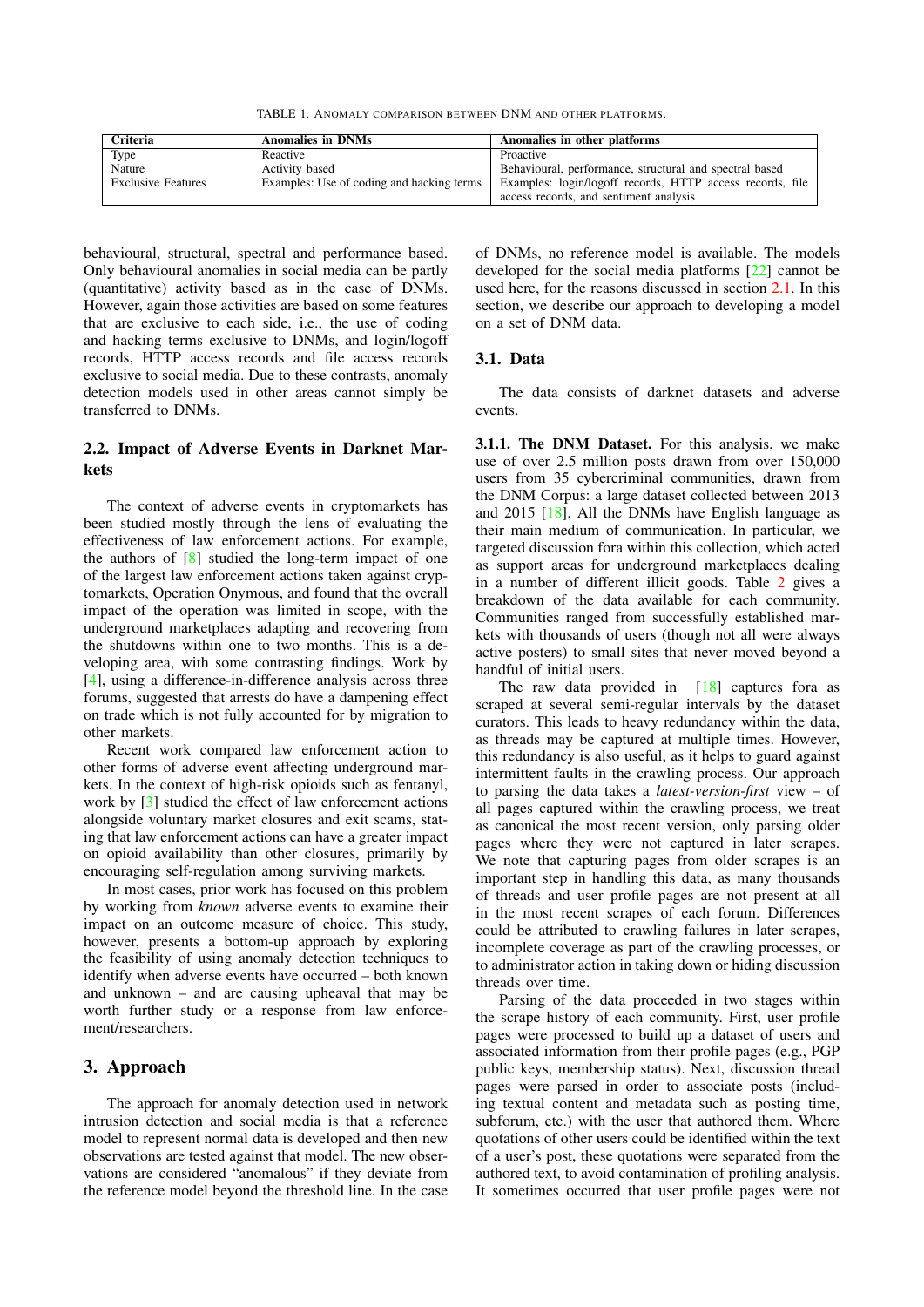TABLE 2. BREAKDOWN OF THE COMMUNITIES TARGETED FOR THIS **STUDY** 

| Community                    | <b>Posts</b> | <b>Users</b> |
|------------------------------|--------------|--------------|
| Silk Road 2                  | 882,418      | 26,163       |
| Silk Road                    | 846,077      | 52,383       |
| Evolution                    | 509,225      | 33,743       |
| Abraxas                      | 276,300      | 1,607        |
| Agora                        | 84,914       | 6,153        |
| <b>Black Market Reloaded</b> | 80,467       | 7,006        |
| <b>Nucleus</b>               | 65,175       | 9,478        |
| The Hub                      | 58,642       | 7,337        |
| Pandora                      | 49,023       | 8,729        |
| <b>Black Bank</b>            | 32,817       | 2,381        |
| The Majestic Garden          | 26,121       | 1,858        |
| Utopia                       | 14,458       | 4,392        |
| Diabolus                     | 11,456       | 2,151        |
| Kingdom                      | 10,285       | 856          |
| Project Black Flag           | 6,131        | 330          |
| Cannabis Road2               | 5,842        | 2,139        |
| Cannabis Road3               | 4,905        | 1,903        |
| Bungee <sub>54</sub>         | 3,325        | 1,510        |
| Panacea                      | 2,241        | 520          |
| Tor Bazaar                   | 2,205        | 902          |
| The Real Deal                | 1,049        | 115          |
| Hydra                        | 937          | 276          |
| <b>Kiss</b>                  | 933          | 145          |
| Andromeda                    | 894          | 1,601        |
| <b>Outlaw Market</b>         | 689          | 2,007        |
| Revolver                     | 660          | 85           |
| Tor Escrow                   | 490          | 294          |
| Dark Bay                     | 332          | 484          |
| Doge Road                    | 300          | 118          |
| Darknet Heroes               | 190          | 793          |
| Havana                       | 181          | 77           |
| Tom                          | 144          | 4,120        |
| Grey Road                    | 43           | 24           |
| Tortuga                      | 37           | 7            |
| Mr Nice Guy                  | 25           | 6            |

captured in the scrapes due to sites protecting access to those pages, or where users were observed posting for whom no profile page had been seen (either due to people using guest accounts, or due to incomplete coverage of profile pages in the crawls). In these cases, new user entries were created on the fly during the second stage of parsing, using such metadata as was available about the author account from the post metadata. Finally, metadata about different "user types", such as "Senior Member", "Vendor", "Administrator", "Newbie", etc., was collected for each forum according to the forum registration information that was available. This was done to analyse the forum for anomalies, not only as a whole community, but also at the level of its user types.

We observed two kinds of user types in the darknet forums: (i) *group user types*, i.e., one title assigned to several members and (ii) *individual user types*, i.e., a title exclusive for one member only. A user type can be an individual user type in one market and a group user type in another market. Every member is assigned one title, therefore there is no overlap of members in user types. It should be noted that, in some cases, we found quite atypical attributes of individual user types. Table 3 provides a few examples of the different user types found in the DNM registration information. The division of user types help us to divide anomalies into group and point anomalies. All the anomalies in individual user types are point anomalies. We consider these anomalies as insignificant because they are outcome of individual action rather than the outcome of any adverse events. However, anomalies in group user types are mostly group anomalies and are given serious consideration in our analysis.

3.1.2. Adverse Events. As a baseline for evaluating our approach, we calibrated outcome measures against the impact of the adverse events (E2-E5) in the form of known law enforcement interventions shown in Table 4. Moreover, Table 5 provides a list of additional minor adverse events (E1, E6-E9) identified through a manual Internet search around the dates where unaccounted group anomalies were found. Unaccounted group anomalies refer to those anomalies that were flagged by our approach, but which could not be immediately linked to baseline adverse events in Table 4.

## 3.2. Feature List

The approach analyses the anomalies based on unit time of one calendar month. Since calendar months are not equal, and in order to maintain equal sample sizes, the feature values are normalised for a 30-day month. We chose a sample period of a calendar month because smaller samples are not consistent in their amount of activity and therefore are bound to generate false positive anomalies. As we explained in Section 3.1, we collected data for each DNM in two files: one file representing activity of users and another file representing their metadata. This helped us to group the data for each user type and at the community level. All features discussed below are countable, so their extraction did not warrant any additional technical difficulties. For each sample time, we extracted the following feature types:

- Coding Terms: This is a count of coding terms used in messages. The coding terms considered here are listed in [19]. The use of coding terms reflect the technical ability of users which comprises a very important part of user activity.
- **Hacking Terms:** This is a count of hacking terms found in messages. The hacking terms considered here are listed in [45]. Hacking is a very important service provided by darknets. Use of hacking terms reflects major activity in this area.
- Attachments: This is a count of attachments to the messages. This feature is used in DNMs to explain technical things which cannot be described via short messages (see [39]).
- Quotations: This is a count of quotations included in users' messages. Quotations are typically used to let other DNM users know the context of a message. This feature is also used in network analysis [37].
- Number of posts: This is an account of the number of messages the users post to interact with other users of the community.
- Number of threads: A thread represents a conversation covering a group of messages posted to discuss a particular question or statement. This feature is also used for network analysis [51].
- Number of Active Days: A forum is considered to have an active day if at least one message is posted to it on that day. The maximum number of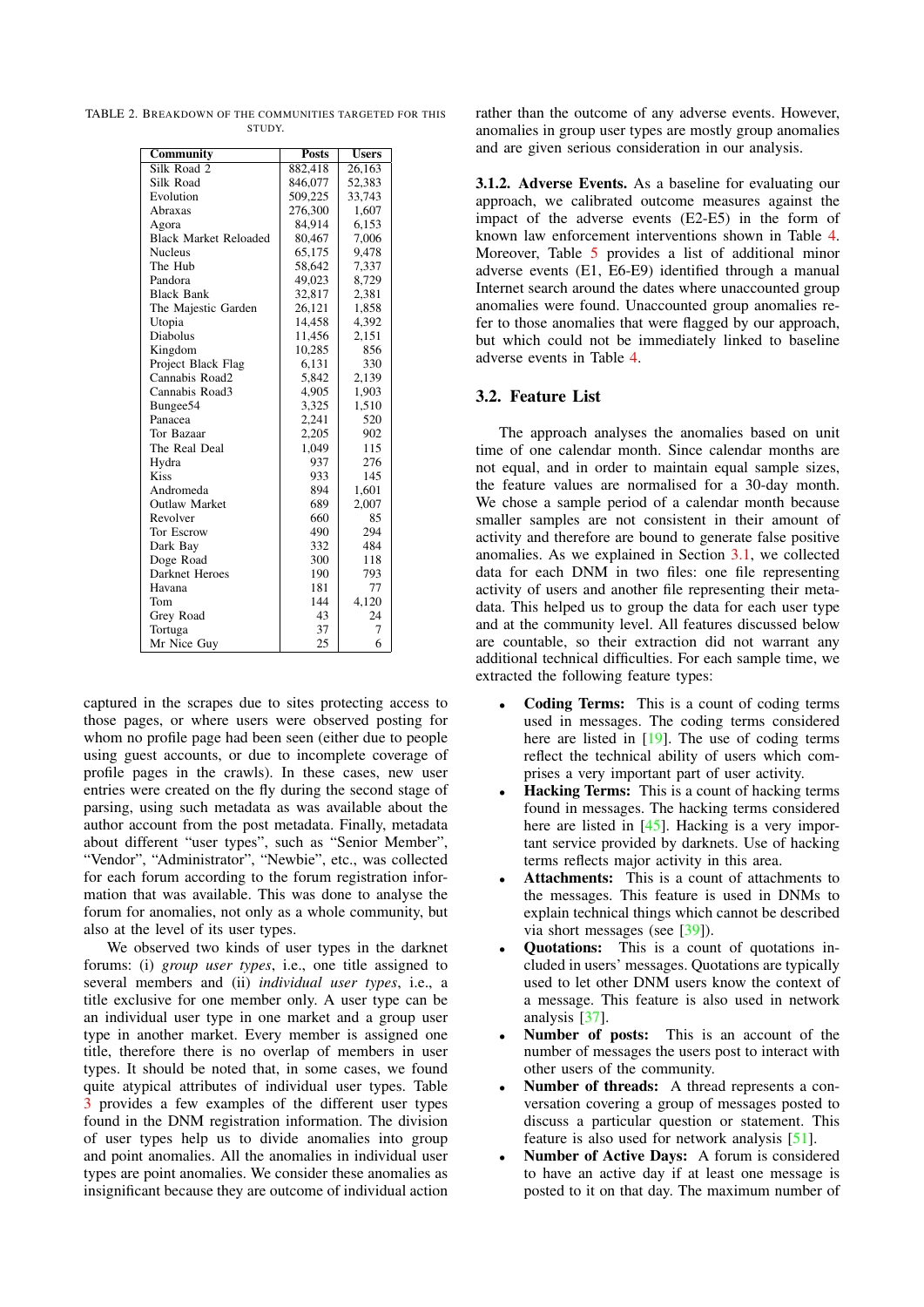#### TABLE 3. USER TYPES IN DNM FORUMS

| <b>Forum</b>                                     | <b>Group User Type</b>                                            | <b>Individual User Type</b>                                           |  |
|--------------------------------------------------|-------------------------------------------------------------------|-----------------------------------------------------------------------|--|
| Hack hound                                       | Advanced, Advanced Member, Banned, Beginner, Ex-                  | [curtailed] <sup>2</sup> Intelligence Service, Intermediate, RDG Soft |  |
|                                                  | pert, Intermediate Member, Member, Newbie, Titleless <sup>1</sup> | products, Retarded, Suspended, Ub3rnoob                               |  |
| Cracking fire                                    | Active Member, Banned, Cracking Team, Cracking Crew,              | Android Coder – Retired, CF. Cracker, cracking is my                  |  |
|                                                  | Ex Staff, Guest, New Member, Titleless <sup>1</sup> Very New      | life, Fucker, GFX Expert, Hacking Team Br, Legacy,                    |  |
|                                                  | Member, Well-Known Member                                         | Moderator, Redyoh approved!, Retired, Risk is My                      |  |
|                                                  |                                                                   | Busines, Super Master, V.I.P Member                                   |  |
| The Hub                                          | Brand Spankin' New, Full Contributor, Hero Contributor,           | Full Member, Hero Member                                              |  |
|                                                  | Jr. Contributor, Newbie, New Contributor, Senior Con-             |                                                                       |  |
|                                                  | tributor, Titleless <sup>1</sup>                                  |                                                                       |  |
| Evolution                                        | Administrator, Banned, Forum Moderator, Market Mod-               | Guest, Resident Medical Expert                                        |  |
|                                                  | erator, Member, Moderator, Public Relations, Troll, Ven-          |                                                                       |  |
|                                                  | dor                                                               |                                                                       |  |
| <b>Nucleus</b>                                   | Administrator, Banned, Member, Moderator                          | Guest, Scammer                                                        |  |
| <b>Black Market Reloaded</b>                     | !!!!!Scammer!!!!!, Administrator, Banned, BMR Vendor,             | Unregistered <sup>3</sup>                                             |  |
|                                                  | Hero Member, Jr. Member, Member, Moderator, New                   |                                                                       |  |
|                                                  | Member, Sr. Member                                                |                                                                       |  |
| Bungie <sub>54</sub>                             | Administrator, Junior Member, Member, Newbie, Title-              | Bastard Administrator, Bungee54 Team, Customer Sup-                   |  |
|                                                  | less <sup>1</sup>                                                 | port One, Customer Support Two, Moderator, Senior                     |  |
|                                                  |                                                                   | Member, Your worst nightmare                                          |  |
| Abraxas                                          | Administrator, Full Member, Hero Member, Newbie, Sr.              | Jr. Member                                                            |  |
|                                                  | Member, Vendor                                                    |                                                                       |  |
| <b>Black Bank</b>                                | Administrator, Banned, Member, Newbie, Vendor                     | Moderator                                                             |  |
| <b>Diabolus</b>                                  | Freedom Fighter, Global Moderator, Newbie, Silk Road              | Administrator, Destiny will guide me                                  |  |
|                                                  | Vendor, Titleless <sup>1</sup> We rise from the ash               |                                                                       |  |
| Pandora                                          | Administrator, Full Member, Hero Member, Junior Mem-              | Unregistered <sup>3</sup>                                             |  |
|                                                  | ber, Newbie, New Newbie, Pandora Support, Sr. Member,             |                                                                       |  |
|                                                  | Titleless <sup>1</sup> Vendor, We rise from the ash               |                                                                       |  |
| Tom                                              | Newbie                                                            | Administrator, Global Moderator                                       |  |
| Utopia                                           | Administrator, Banned, Member, Moderator, Vendor                  | <b>SR</b> Moderator                                                   |  |
| The Darknet Heroes                               | Daemon, Heroes, Newbie, Root                                      | Member                                                                |  |
| Havana                                           | Administrator, Member, Titleless, Vendor                          | Banned                                                                |  |
| These users do not have any title.               |                                                                   |                                                                       |  |
| This name is curtailed because it was very long. |                                                                   |                                                                       |  |
| Not a member.                                    |                                                                   |                                                                       |  |

 $3$  Not a member.

## TABLE 4. LIST OF KNOWN INTERVENTIONS BY LAW ENFORCEMENT

| <b>Adverse Event</b>         | Date of Event                   | <b>Agency Involved</b>  | <b>Event Breakdown</b>                                              |
|------------------------------|---------------------------------|-------------------------|---------------------------------------------------------------------|
| E2: Silk Road Shutdown       | October 2013                    | <b>FBI</b>              | Seizure of US\$3.6 million of funds in escrow.                      |
|                              |                                 |                         | Arrest of the founder and chief operator of the site, Ross Ulbricht |
|                              |                                 |                         | (undercover name Dread Pirate Roberts) [29].                        |
| E3: Arrests of Silk Road Ad- | December 20, 2013               | <b>FBI</b>              | Arrest of three admins – Two were working in Silk Road 2.0.         |
| mins                         |                                 |                         |                                                                     |
|                              |                                 |                         | The new Dread Pirate Roberts surrendered control of the site.       |
|                              |                                 |                         | Defcon took over the site and promised to bring it back to working  |
|                              |                                 |                         | order $[31]$ .                                                      |
| E4: Silk Road 2.0 escrow ac- | February $\overline{13}$ , 2014 | <b>Silk Road Rivals</b> | Bitcoin in escrow accounts worth US\$2.7 m, reported stolen [31].   |
| counts compromised           |                                 |                         |                                                                     |
| E4: Operation Commodore      | February 2014                   | Dutch police            | Launch and closure of Utopia. Servers located in Germany.           |
|                              |                                 |                         | Five people were arrested $[16]$ .                                  |
| E5: Operation Onymous        | November 2014                   | Europol's EC3, FBI,     | 410 hidden services including Silk Road 2.0 servers taken down.     |
|                              |                                 | ICE, HIS, Eurojust      | 17 vendors and administrators arrested.                             |
|                              |                                 |                         | US\$1 m Bitcoin, EUR 180K cash, drugs, narcotics, gold and silver   |
|                              |                                 |                         | seized $[12]$ .                                                     |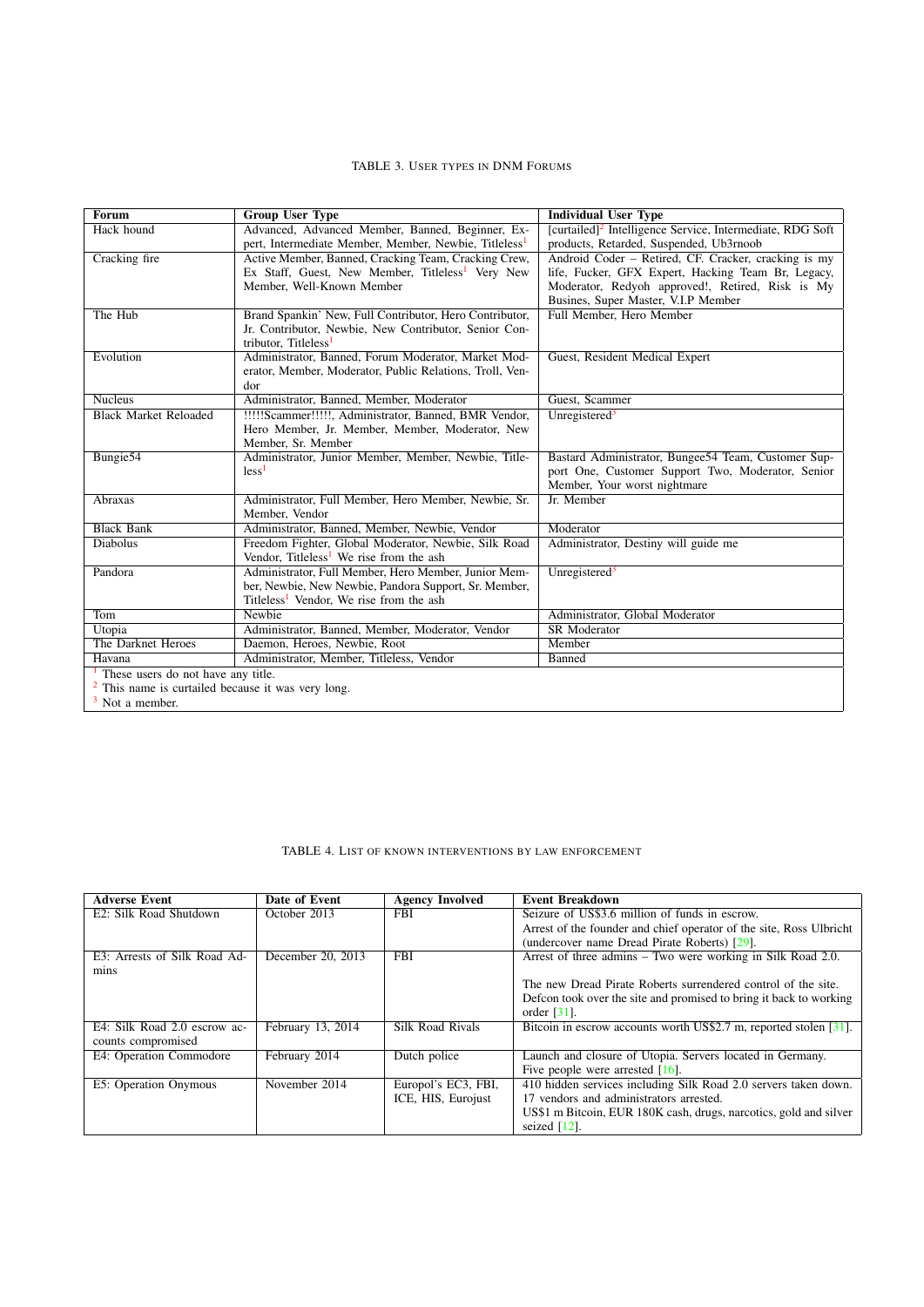| <b>Adverse Event</b>    | Date of Event | <b>Agency Involved</b> | <b>Event Breakdown</b>                                                    |
|-------------------------|---------------|------------------------|---------------------------------------------------------------------------|
| E1: Silk Road Notori-   | June 2011     | Gawker Blog            | Publication of article in GAWKER blog on 1st of June 2011                 |
| ety                     |               |                        |                                                                           |
|                         |               |                        | US Senetor Charles Schumer asked federal authorities to shut down the     |
|                         |               |                        | market on 5th of June 2011.                                               |
|                         |               |                        | Publication of article in The Sydney Morning Herald on 12th of June 2011. |
| Conviction of<br>E6:    | February 2015 | Federal Court Man-     | Ross Ulbricht got 30 years in prison Sentence.                            |
| Silk Road Founder       |               | hattan.                |                                                                           |
| E7: Arrest of two       | March 2015    | District Court<br>US.  | Carl Mark and Shaun Bridges were arrested for working as informants of    |
| Federal Agents          |               | Northern California    | Ulbricht.                                                                 |
| Conviction<br>of<br>E8: | May 2015      | Fedral Court Chicago   | Cornelis Jan "Maikel" Slomp sentenced to 10 years in prison.              |
| Silk<br>Road<br>Drug    |               |                        |                                                                           |
| Dealer                  |               |                        |                                                                           |
| E9: Ulbricht appeal     | May 2017      | US Court of Appeals    | Ulbricht appeal was declined.                                             |
| denied                  |               | for the 2nd Circuit    |                                                                           |

active days cannot go above number of days in the sample period (30 in our case).

- Number of Active Users: This feature is measured in different ways based on the degree of activeness of individual users for network analysis [51] and in the identification of roles [44]. However, since we are not performing any network analysis, we do not measure degree of activeness of users. We simply consider users as active users if they post a message during a sample period.
- Number of Memberships: Membership of the forum is a mandatory requirement for any user of the forum. This feature is used by the forum administration for self-regulation [48]. The number of memberships is the count of new members registered during a sample period.
- Average Message Length: This is an average number of characters in a message. This feature was extracted to measure users' engagement with the forum. Characters rather than words are used as units of length because words are unequal and messages are not properly punctuated in darknet datasets.

#### 3.3. Model Description

The anomaly detection approach offers a model that can be used for training purposes in order to detect anomalies in a darknet forum. The model is characterised by feature values, and consists of their weighted sum. Weighted sum is a useful model, which can be used for classification  $[36]$ , clustering  $[42]$ , and regression  $[33]$  – herein used for regression with regard to prediction of the effect of adverse events for anomaly detection by exploiting the differences along the time series in activity of DNMs. The weighted sum model was selected, because it is the most widely used standard linear representative model for vast variety of real-world applications, such as mechanics [28], business [10], Chemistry [23], Decision Support Systems [32], and statistics [25].

The model is trained by optimising the weights of a feature set through minimisation of a standard error of the model obtained through linear regression. This is done through the application of an evolutionary algorithm. Evolutionary algorithms are a useful optimisation procedure and have been used previously to optimise weighted sum in other applications  $[38]$ . This algorithm has proven its efficiency to optimise weighted sum models, for example, in crop planning [41], environment and economy [27], and engineering [34]. Fig. 1 depicts a flowchart of the overall procedure.



Figure 1. Flowchart of Anomaly Detection Algorithm.

The learning process starts by taking data from the forum. The input data includes a dataset, which consists of two files, one file representing the activity of users and another file representing users' metadata. The input also includes the configuration parameters, which consist of model type, feature types, sample size, threshold limit and output options. The input also includes other info such as a list of coding terms [19] and a list of hacking terms [45]. These lists are used to extract the terms present in the user messages. The input data is then processed, i.e., feature set samples are collected from the two files representing the dataset. The data is then used in the evolutionary algorithm (EA) which generates a random population of solutions, which means a random generation of weights of features. The weights are uniformly generated between 1.0 and 2.0. There was no upper limit on weights as far as evolutionary process is concerned. They could be evolved up to any limit. However, their lower limit was fixed to 1.0. This is because the evolutionary process was tailored to minimise the standard error. If weights were allowed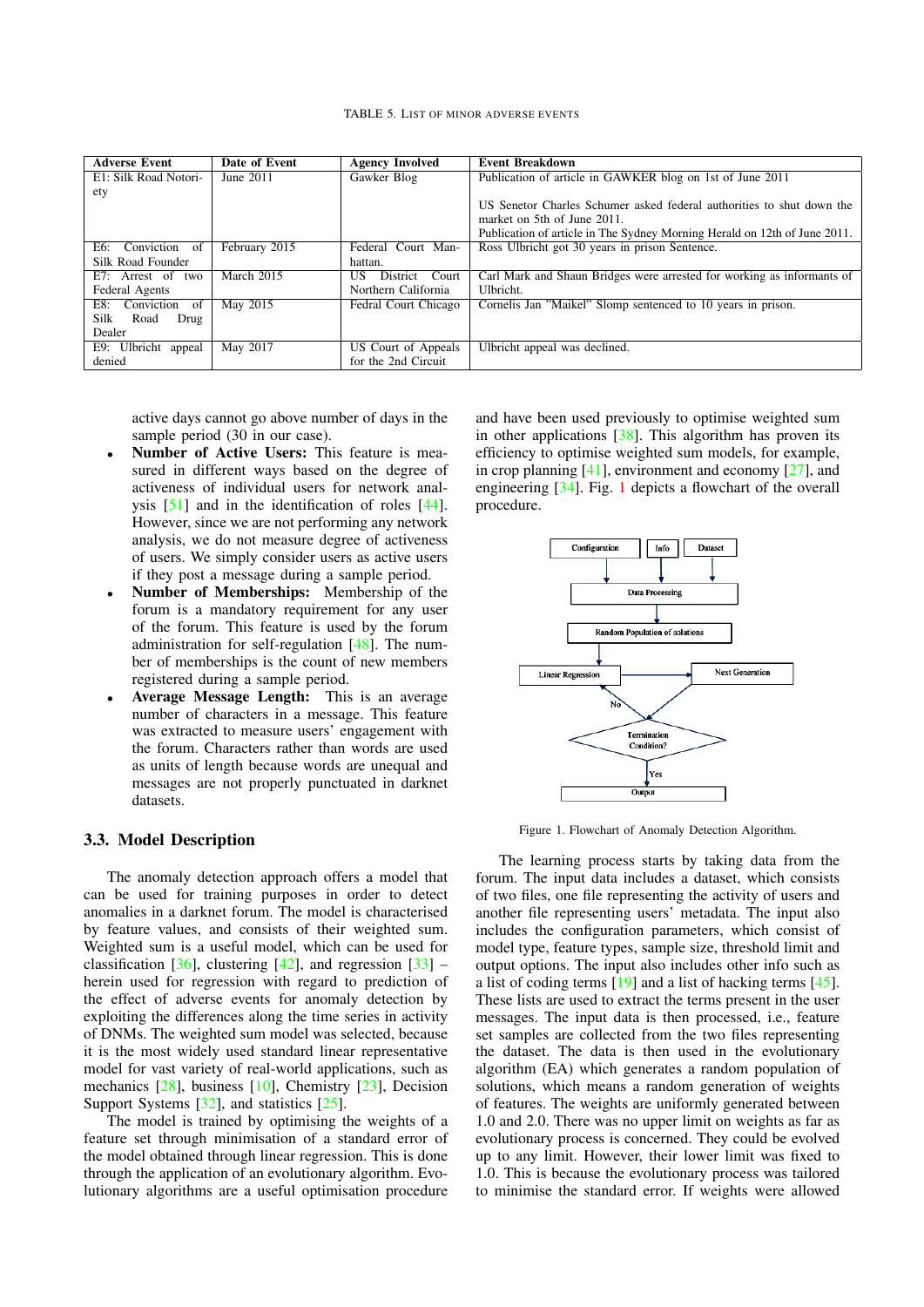to go below the limit of 1.0, all the weights would have evolved to 0.0 ending up in the model exactly over the xaxis with 0.0 standard error. Hence, controlling the lower limit of weights was essential. The EA then applies linear regression to each individual solution to compute slope, yintercept and standard error. Next, the EA reproduces the next generation by applying the reproduction procedure on the most promising individuals – the solutions with comparatively lesser standard error among the individuals within the population. The reproduction procedure consists of the application of genetic operators, i.e., mutations and crossovers, over the promising solutions selected from the population. Linear regression is applied again on the new generation to produce the next generation. This iterative procedure continues until a termination condition is met. The termination condition is met when there is no improvement (no further minimisation of standard error) in any of the solutions within a population for a certain number of generations. This is a very efficient method to train the weights of the feature set. This trained set of feature weights represents a linear model of user activity of the forum. Any sample activity that deviates from this model, beyond a threshold limit, can be categorised as *anomalous activity*.

The activity of a sample is considered anomalous if it surpasses the threshold limit. The threshold limit is measured in terms of standard error units. If the weighted sum of a feature set which represents activity of the month is above two standard units away from the model estimate, then the sample value is beyond the threshold limit of the model value and it is considered anomalous. The threshold limit of two standard error units was chosen after experimentation with different DNMs, where we observed distance of data points from the model estimate against well-known adverse events. We observed that at two standard error units, the model yielded minimum false positive outliers and maximum true positive outliers. It should be noted that minor adverse events 5 were not part of this analysis. For the darknet fora with fewer samples standard error is normally large. Hence, anomalies are rarely found in such communities.

It should be noted that point anomalies are caused by the action or inaction of only one individual (see Section 3.1 and [50]). Therefore, they are not considered a consequence of any adverse event. However, group anomalies are caused by the collective action or inaction of individuals in a group, therefore they are considered a consequence of the adverse events. Hence, in experiments it is expected that point anomalies may not align with the dates of the adverse events in most of the cases. However, group anomalies should. Some exceptions can be allowed due to unexpected anomalies that can happen due to events not directly relevant to DNMs. The proposed model is designed to comply with this criterion, where fulfilment of this test can be considered a success of the model.

#### 4. Experiments and Results

Our approach was applied on 35 DNM communities along with their several user types (see Section 3.1), which resulted in the identification of the 10 adverse events labeled (E1-E9) in Tables 4 and 5. There are nine labels for 10 events because two events have the same label (E4) due to their occurrence in the same sample period. The approach is based on unsupervised learning as described in Section 3.3.

In our first attempt, we tried different feature combinations and different weighted sum models, such as a model based on relative weighted sum as compared to past average. This model has been applied in different application areas such as text mining [46]. All these attempts were aimed at finding anomalies against baseline adverse events. However, we found that no specific combination of features and parameters could be achieved on the wide spectrum of datasets. Therefore, we decided to use all the features described in section 3.2 and their absolute weighted sum as a model to represent the amount of activity. We also decided to look for other adverse events which might be affecting the activities of users causing anomalies elsewhere. Furthermore, we investigated potential cascading effects, i.e., shutdowns and startups of DNMs triggering anomalies in other forums.

Figure 2 lists anomalies detected in all 35 communities, along with the 10 adverse events E1-E9. Events E2-E5 are baseline adverse events listed in Table 4 while the rest of the events are minor adverse events listed in Table 5. Two types of anomaly are represented: anomalous behaviour of the whole community is represented by the larger filled circles, while anomalous behaviour of one or more defined subgroups is represented by smaller points. The green circles represent anomalies that are directly aligned with either known or minor adverse events, whereas red circles represent anomalies not directly aligned with any adverse event. However, several of those are found aligned to some adverse event indirectly through a cascading effect. The startup and shutdown of a market place is represented through arrows <— > and the start and end point of data availability are represented through a vertical bar |. The dates of startups and shutdowns of market places were taken from [17]. The data available is not always in accordance with the startup and shutdown of a marketplace. This is because, in such cases, a forum starts before the start of a marketplace and ends after the end of a marketplace.

As can be seen in Figure 2, our model has detected anomalies that are aligned with the both major and minor adverse events (E1-E9). It can be seen that most of the anomalies are found in the context of major adverse events (E2-E5), while minor adverse events have lesser effect. This can be observed in the graph against minor adverse events (E6-E9), where anomalies are represented by the smaller circle. This shows minor events only cause anomalies in user types rather than in whole communities. It is also interesting to see that lots of startups and shutdowns are aligned with these adverse events. There are also several anomalies and startups and shutdowns that are not exactly aligned with these adverse events, e.g., anomalies, startups and shutdowns between E2 and E3. These can be explained by the delayed effect of adverse event E2. Similarly, anomalies, startups and shutdowns between events E3 and E4 can be seen as the delayed effect of events at E3 and a cascading effect of events at E2. This reasoning is based on the evidence from the output of our model.

As an example, Fig. 3 depicts the level of activity in terms of the weighted sum of the feature set in each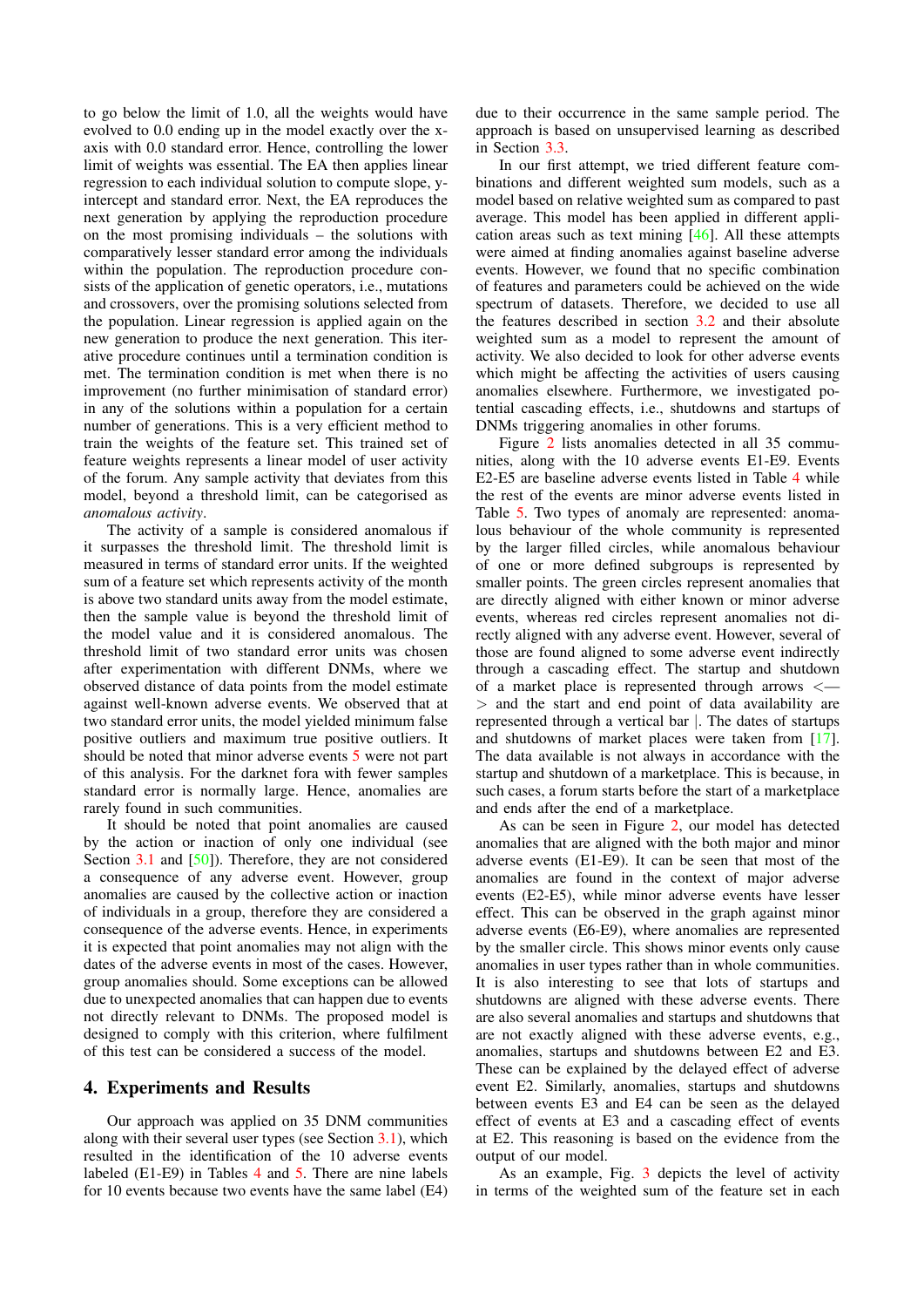

Figure 2. Anomalies detected within darknet markets, and known adverse events E1: Silk Road notoriety raised via GAWKER, Sen. Charles Schumer requests action from federal authorities. E2: Silk Road shutdown. E3: Arrests of Silk Road admins. E4: Silk Road 2.0 escrow compromise; Operation Commodore. E5: Operation Onymous. E6: Silk Road founder Ulbricht sentenced. E7: Arrest of federal agents bribed by Ulbricht. E8: Dutch Silk Road vendor sentenced. E9: Ulbricht appeal denied.

month for the Black Market Reloaded DNM. It shows a considerable increase in activity in October 2013. This aligns with event E2. Fig. 4 demonstrates the distance of activity points from the model in terms of standard error units. It can be seen that activity in October 2013 crosses the threshold line of two standard units. Therefore, this is anomalous activity caused by event E2. Table 6 represents the use of each feature during the anomalous month compared to its long term average. It can be seen that the largest increase is in the use of hacking terms i.e., 718%, followed by new memberships 549%, use of coding terms 515%, number of posts 500%, number of threads 464%, and number of active users 444%. This

is an extraordinary increase in activity with the largest portion taken by use of hacking terms escalated by new memberships. This made administrators of Black Market Reloaded suspicious. In November 2013, they announced that the marketplace would be closed soon and advised members to close their crypto currency escrow accounts. Eventually, the market was closed in December 2013. This was a direct effect of event E2.

Additionally, the BMR shutdown has produced anomalies in Hack Hound, Cracking Arena and Silk Road 2.0, as shown in Fig 2. However, the event E3, i.e., the compromise of Silk Road escrow accounts also occurred during this month. Hence, this event may also have con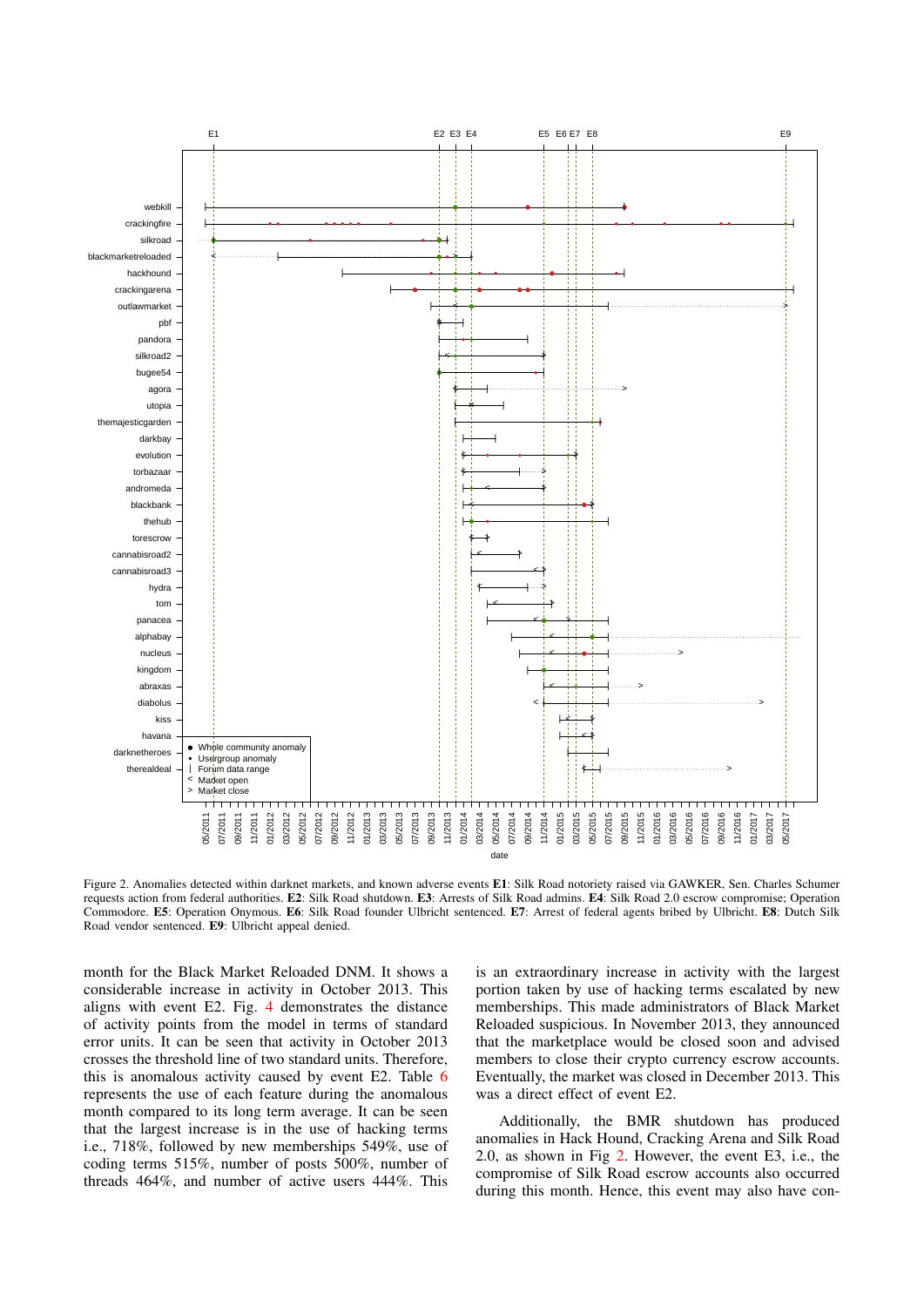tributed to these anomalies. The data inside these anomalies may give some indication of their cause. According to this data, in Cracking Arena Market in December 2013, the number of memberships were increased by 254% compared to long term average. This effect can be attributed to both events, i.e. BMR shutdown and compromise of accounts in Silk Road 2.0. The members from BMR and Silk Road 2.0 may have joined Cracking Arena. In Hack Hound, the anomaly is only found in one user type (small circle). The membership increase here is 132%, which can also be caused by both events. Similarly, in Silk Road 2.0, there is 152% membership increase in its user type Newbie. It stands to reason that this is likely to be an impact of the BMR Shutdown.

As far as Event E3 is concerned it is unlikely that the compromise of escrow accounts could contribute to the increase in membership of the same market where the negative incident had happened. However, none of these anomalies were fatal enough to cause shutdown of these markets. The reason behind this is that Cracking Arena and Hack Hound were not Crypto Currency Markets and Silk Road 2.0 was a freshly opened market, so its administrators did not have any long term past record to judge changes in the data. Unfortunately, we do not have data of a well established crypto currency market during that time that could be tested for anomalies. However, a Europol report [11] shows that there was a well established market 'Buy It Now', at the time of the BMR shutdown, which voluntarily closed a couple of months after the BMR shutdown. Such volunteer shutdowns are a typical consequence of an unusual hype in memberships, as we already highlighted in the example of BMR at the time of Silk Road Shutdown. It is likely that the 'Buy it Now' shutdown is a cascading effect of Silk Road shutdown through anomaly infliction effect reaching 'Buy It Now' via anomalies in BMR. No. The membership measure is in 132%, which can be the state of the state of Active Users 252.8 ( $\frac{3}{2}$  of  $\frac{3}{2}$  of  $\frac{3}{2}$  of the SMR Schotlands of the SMR Schotlands of the SMR Schotlands of the SMR Schotlands

The second impact of site shutdown, i.e., start up of new markets can also be witnessed from October 2013 (Silk Road Shutdown) and onwards in Fig. 2. Therefore, our analysis shows that the shutdown of any site has a two-pronged effect. It gives birth to new sites and it also produces anomalies in the current sites. The anomalies may cause shutdown of those sites and the shutdowns again, followed by the same two-pronged effect. This results in the chain reaction of startups and shutdowns which can be witnessed in the Fig. 2. Keeping in mind this observation, we have proposed some suggestions in the conclusion section for disruption of the markets by emulating effect of market shutdowns.

TABLE 6. ANOMALIES IN BLACK MARKET RELOADED (WHOLE COMMUNITY)

| <b>Feature Name</b>     | 10/2013 | <b>Long Term Average</b> |
|-------------------------|---------|--------------------------|
| Number of Hacking Terms | 423.871 | 51.8179                  |
| Number of Coding Terms  | 161968  | 26348.9                  |
| Average Message Length  | 347.277 | 335.547                  |
| Number of Posts         | 18982.3 | 3165.34                  |
| Number of Active Days   | 30      | 28.9457                  |
| Number of Attachments   | 0       | 0.0774194                |
| Number of Threads       | 2060.32 | 365.568                  |
| Number of Memberships   | 1800    | 277.268                  |
| Number of Active Users  | 2559.68 | 470.32                   |



Figure 3. Graph of Black Market Reloaded (Whole Community).



Figure 4. Barchart of Black Market Reloaded (Whole Community).

#### 5. Conclusion and Future Work

The concept of anomaly detection is well established in the areas of network security and social networks. To the authors' knowledge this is first application of anomaly detection to DNMs to identify and understand the impact of adverse events. In so doing, a machine learning method has been developed which is based on unsupervised learning. The scope of the study is defined in respect to DNMs, adverse events and user types. An evolutionary algorithm is used to train the model, which is based on a weighted sum of a feature set. Features are taken from the literature, where they were used in different contexts.

The implementation of an anomaly detection approach is described and sample size and threshold limit are discussed. User types are also studied and categorised as group and individual user types. This categorisation helps us to differentiate between group and point anomalies, which greatly increases our ability to analyse the impact of adverse events by omitting point anomalies from analysis, which we believe are superfluous indicators. Therefore, we are able to concentrate on only the anomalies which are potentially the consequence of the adverse events.

We analysed the effectiveness of the approach by identifying anomalies and comparing them against well known adverse events where we could connect the timeline of anomalies with the timeline of adverse events across most of the forums and their user types. Where anomalies did not align with major adverse events, our manual search showed that other minor events (Table 5) may underlie those anomalies, indicating the value that an anomaly detection approach can bring to the analysis of DNMs. However, it was noticed that minor events mostly cause anomalies only in user types rather than whole commu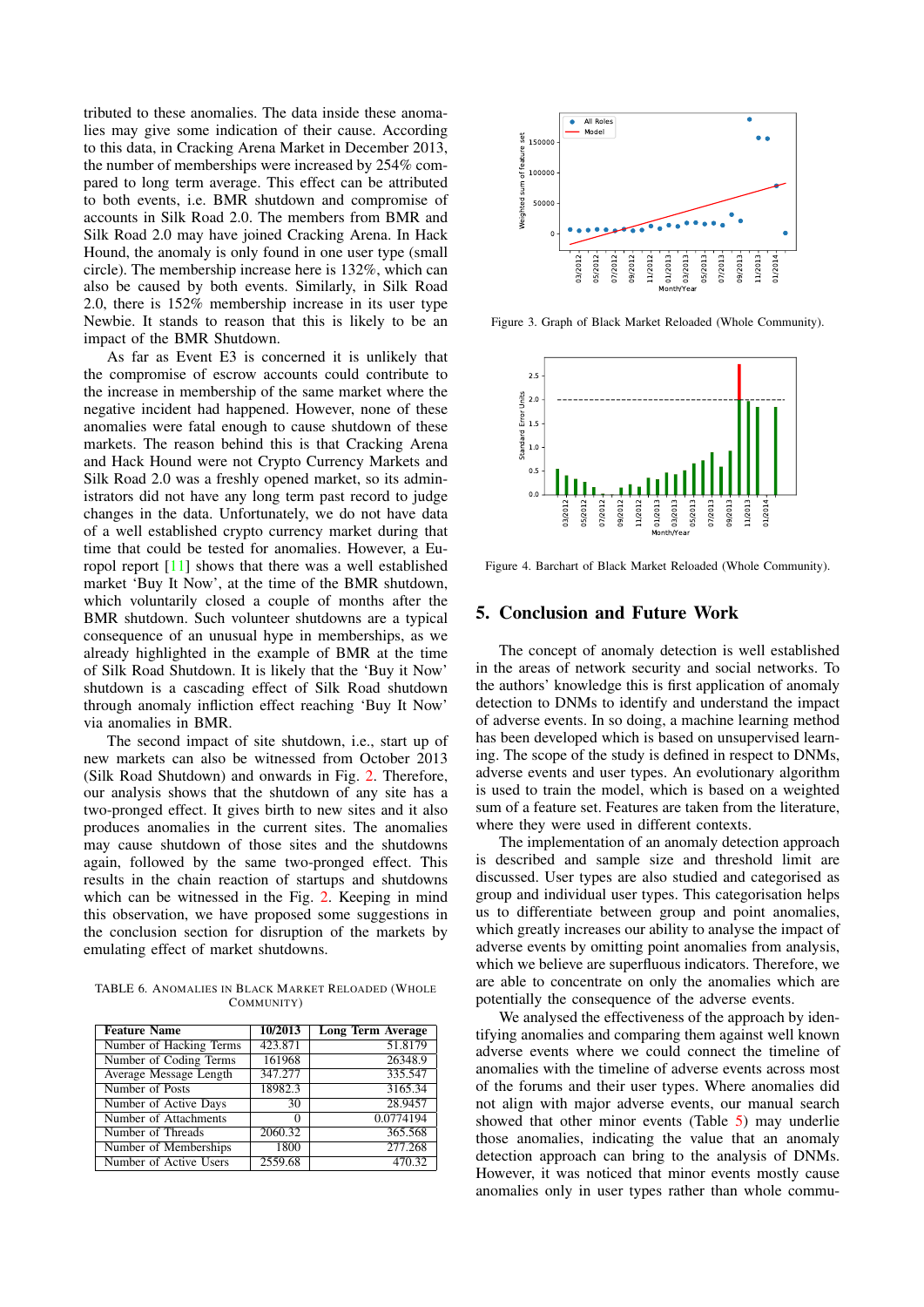nity. Where our analysis identified anomalies that did not directly align with the timing of the events, we analysed if they represented cascading effects. We discovered a twopronged effect of shutdowns which causes alternating startups and shutdowns of forums. This two-pronged effect of shutdown of market can be exploited by law enforcement agencies. While law enforcement agencies can do little about new startups, they can exacerbate anomalous effect of shutdown by introducing fake memberships and use other disruption techniques like rumours, spam and DDOS attacks.

Our current approach is based on user types which depends on titles assigned to users during their registration. These titles sometimes do not reflect the actual roles users play in the market. Our future work will focus on refining the the anomaly detection approach by replacing user types with actual roles of the users which could be identified by utilising social network analysis techniques [35] which are currently under study. Further to this, the approach requires detailed analysis regarding parametric optimisation with specific emphasis on smaller sample sizes to see the impact of adverse events at a micro level, in order to further our understanding of darknet ecosystem.

## 6. Acknowledgement

This work was supported by the UK Home Office through a National Cyber Security Programme research grant, *AMoC: Advanced Modelling of Cyber Criminal Careers*. The authors would also like to thank all members of the Advisory Group that have contributed to this project, our shepherd, Sergio Pastrana, and the reviewers for their thoughtful comments and efforts towards improving our manuscript<sup>1</sup>.

### References

- [1] A. Alnafessah and G. Casale. "Artificial neural networks based techniques for anomaly detection in Apache Spark." In: *Cluster Comput 23, 1345–1360* (2020). DOI: https://doi.org/10.1007/s10586-019- 02998-y.
- [2] Monowar H Bhuyan, Dhruba Kumar Bhattacharyya, and Jugal K Kalita. "Network Anomaly Detection: Methods, Systems and Tools". In: *IEEE Communications Surveys & Tutorials* 16.1 (2014), pp. 303–336.
- [3] Roderic Broadhurst et al. "Impact of darknet market seizures on opioid availability". In: *Australian Institute of Criminology* (2021).
- [4] Jason Chan et al. *Shedding Light on the Dark: The Impact of Legal Enforcement on Darknet Transactions*. Tech. rep. 2019.
- [5] Adrian Chen. *The Underground Website Where You Can Buy Any Drug Imaginable*. Wired. June 2011. [Online]. URL: www.wired.com/2011/06/silkroad-2.

1. As part of the open-review model followed on WACCO this year, all the reviews for this paper are publicly available at https://github.com/wacco-workshop/WACCO

- [6] Janis Dalins, Campbell Wilson, and Mark Carman. "Criminal motivation on the dark web: A categorisation model for law enforcement". In: *Digital Investigation* 24 (2018), pp. 62–71.
- [7] S. Das, M. Gui, and A Pahwa. "Artificial Immune Systems for Self-Nonself Discrimination: Application to Anomaly Detection." In: *Advances of Computational Intelligence in Industrial Systems.* Ed. by Y. Liu et al. Vol. 116. Studies in Computational Intelligence. Berlin, Heidelberg.: Springer, 2008. DOI: https://doi.org/10.1007/978- 3- 540- 78297-  $1\_11$ .
- [8] David Décary-Hétu and Luca Giommoni. "Do police crackdowns disrupt drug cryptomarkets? A longitudinal analysis of the effects of Operation Onymous". In: *Crime, Law and Social Change* 67.1 (2017), pp. 55–75.
- [9] Benoit Dupont. "Bots, cops, and corporations: on the limits of enforcement and the promise of polycentric regulation as a way to control large-scale cybercrime". In: *Crime, law and social change* 67.1 (2017), pp. 97–116.
- [10] Moses Olabhele Esangbedo and A. Che. "Grey Weighted Sum Model for Evaluating Business Environment in West Africa". In: *Mathematical Problems in Engineering* 2016 (2016), pp. 1–14.
- [11] Europol. "Drugs and the darknet: Perspectives for enforcement, research and policy". In: *European Monitering Center for Drugs and Drug Addiction* (2017), pp. 1–90.
- [12] Europol. *Global Action Against Dark Markets: On Tor Network*. Europol. Nov. 2014 [Online]. URL: www.europol.europa.eu/ newsroom/ news/ global action-against-dark-markets-tor-network.
- [13] Europol. *OPERATION ONYMOUS*. Europol. Nov. 2014. [Online]. URL: www . europol . europa . eu / activities - services / europol - in - action / operations / operation-onymous.
- [14] Cyrus Farivar. *Just a month after shutdown, Silk Road 2.0 emerges*. July 2019. [Online]. URL: www. arstechnica.com/information-technology/2013/11/ just - a - month - after - shutdown - silk - road - 2 - 0 emerges.
- [15] Yaokai Feng et al. "A behavior-based method for detecting distributed scan attacks in darknets". In: *Journal of information processing* 21.3 (2013), pp. 527–538.
- [16] Swansea University Global Drug Policy Observatory. *Law enforcement is currently not the greatest threat to the survival of Darknet drug markets*. Global Drug Policy Observatory. May 2014. [Online]. URL: www . swansea . ac . uk / media / Law enforcement-is-not-the-greatest-threat-to-survivalof-Darknet-drug-markets.pdf.
- [17] Gwern. "Darknet Market mortality risks". In: *https://www.gwern.net/DNM-survival* ().
- [18] Gwern Branwen. *Dark Net Market archives, 2011- 2015*. July 2015. URL: www. gwern . net / DNM archives.
- [19] Hackterms. *All terms related to coding*. URL: www. hackterms.com/about/all/.
- [20] Martin Horton-Eddison and Matteo Di Cristofaro. "Hard interventions and innovation in crypto-drug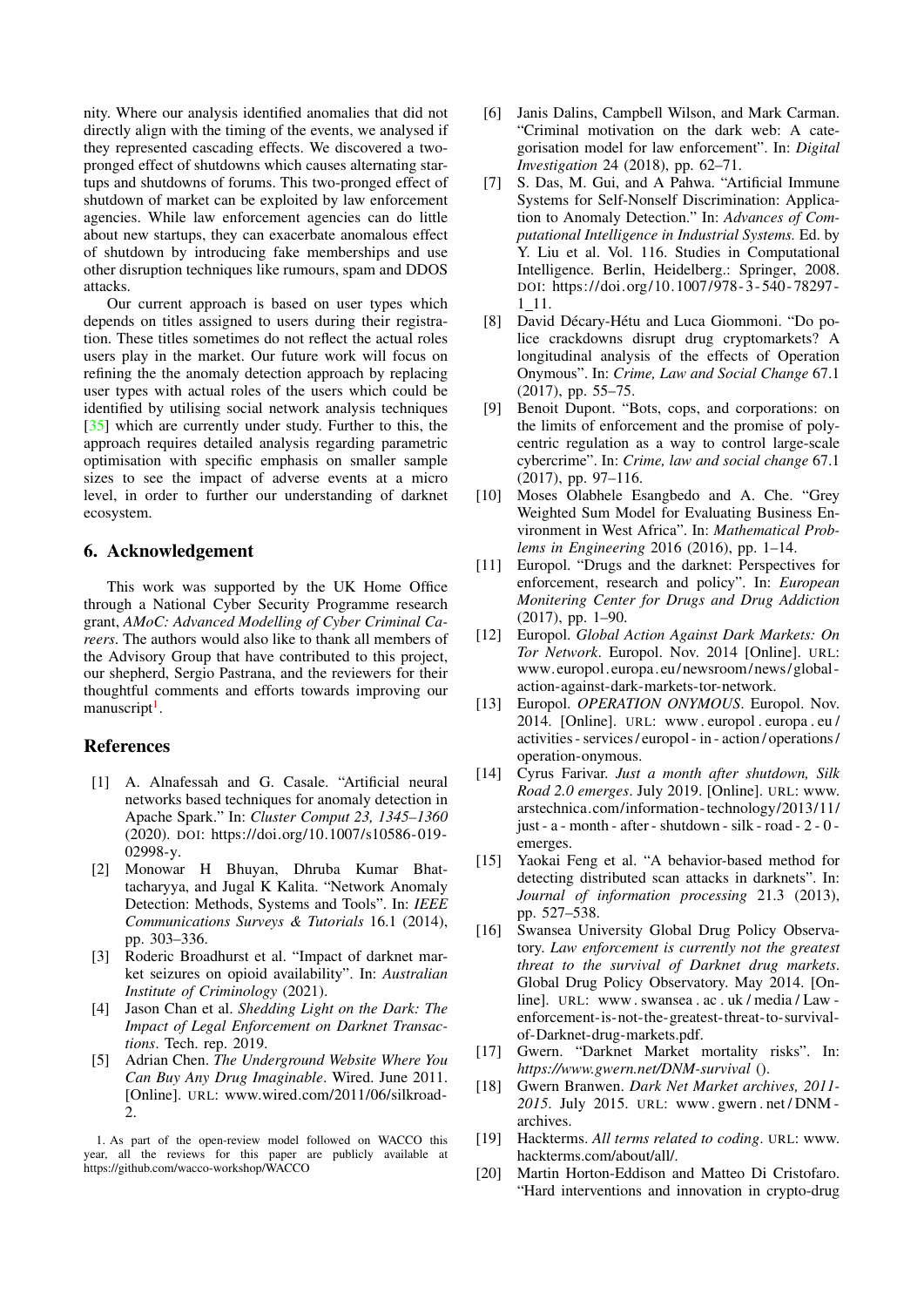markets: The escrow example". In: *Policy Brief* 11 (2017).

- [21] Alice Hutchings, Richard Clayton, and Ross Anderson. "Taking down websites to prevent crime". In: *2016 APWG Symposium on Electronic Crime Research (eCrime)*. IEEE. 2016, pp. 1–10.
- [22] Meng Jiang. "Behavior Modeling in Social Networks". In: *Encyclopedia of Social Network Analysis and Mining*. Ed. by Reda Alhajj and Jon Rokne. New York, NY: Springer New York, 2017, pp. 1– 11. ISBN: 978-1-4614-7163-9. DOI: 10.1007/978- 1-4614-7163-9 110203-1. URL: https://doi.org/10. 1007/978-1-4614-7163-9 110203-1.
- [23] Robert Johansson et al. "Account for variations in the H2O to CO2 molar ratio when modelling gaseous radiative heat transfer with the weightedsum-of-grey-gases model". In: *Combustion and Flame* 158.5 (2011), pp. 893–901. ISSN: 0010- 2180. DOI: https://doi.org/10.1016/j.combustflame. 2011.02.001. URL: https://www.sciencedirect.com/ science/article/pii/S0010218011000423.
- [24] Seidel Jon. *World's most prolific online drug dealer 'Supertrips' gets 10 years*. Chicago Suntimes. May 2015. [Online]. URL: www.chicago.suntimes.com/ 2015/5/28/18423277/world-s-most-prolific-onlinedrug-dealer-supertrips-gets-10-years.
- [25] Behzad. Kamgar-Parsi, Behrooz. Kamgar-Parsi, and Menashe. Brosh. "Distribution and moments of the weighted sum of uniforms random variables, with applications in reducing monte carlo simulations". In: *Journal of Statistical Computation and Simulation* 52.4 (1995), pp. 399-414. DOI: 10.1080/ 00949659508811688. eprint: https : / / doi . org / 10 . 1080/00949659508811688. URL: https://doi.org/10. 1080/00949659508811688.
- [26] Ravneet Kaur and Sarbjeet Singh. "A survey of data mining and social network analysis based anomaly detection techniques". In: *Egyptian Informatics Journal* 17.2 (2016), pp. 199–216. ISSN: 1110-8665. DOI: https : / / doi . org / 10 . 1016 / j . eij . 2015.11.004. URL: https://www.sciencedirect.com/ science/article/pii/S1110866515000651.
- [27] R.T.F.A. King and H.C.S. Rughooputh. "Elitist" multiobjective evolutionary algorithm for environmental/economic dispatch". In: *The 2003 Congress on Evolutionary Computation, 2003. CEC '03.* Vol. 2. 2003, 1108–1114 Vol.2. DOI: 10.1109/CEC. 2003.1299792.
- [28] V. P. K. Kunisetti, Raviteja Meesala, and Vinay Kumar Thippiripati. "Improvised predictive torque control strategy for an open end winding induction motor drive fed with four-level inversion using normalised weighted sum model". In: *Iet Power Electronics* 11 (2017), pp. 808–816.
- [29] Wesley Lacson and Beata Jones. "The 21st Century DarkNet Market: Lessons from the Fall of Silk Road." In: *International Journal of Cyber Criminology* 10.1 (2016).
- [30] Getoor Lise and Diehl Christopher P. "Link mining: a survey." In: *ACM SIGKDD Explorations Newsletter* 7 (2 December 2005), pp. 3–12. DOI: https : //doi.org/10.1145/1117454.1117456.
- [31] Linda Marric. *The Underground Website Where You Can Buy Any Drug Imaginable*. Newscientist. Mar. 2021. [Online]. URL: www.newscientist.com/ article / mg24933260 - 400 - silk - road - review - the true-story-of-the-dark-webs-illegal-drug-market.
- [32] Ammar Naufal, Amelia Kurniawati, and Muhammad Azani Hasibuan. "Decision support system of SMB telkom university roadshow location prioritization with weighted sum model method". In: *2016 2nd International Conference of Industrial, Mechanical, Electrical, and Chemical Engineering (ICIMECE)*. 2016, pp. 107–111. DOI: 10 . 1109 / ICIMECE.2016.7910428.
- [33] Fernandez-Gonzalez Pablo, Bielza Concha, and Pedro Larranaga. "Random Forests for Regression as a Weighted Sum of k -Potential Nearest Neighbors". In: *IEEE Access* 7 (2019), pp. 25660–25672.
- [34] Sidhartha Panda. "Multi-objective evolutionary algorithm for SSSC-based controller design". In: *Electric Power Systems Research* 79.6 (2009), pp. 937–944. ISSN: 0378-7796. DOI: https:// doi. org / 10 . 1016 / j . epsr . 2008 . 12 . 004. URL: https : / / www . sciencedirect . com / science / article / pii / S0378779608003222.
- [35] Ildiko Pete et al. "A Social Network Analysis and Comparison of Six Dark Web Forums". In: *2020 IEEE European Symposium on Security and Privacy Workshops (EuroS&PW)*. IEEE. 2020, pp. 484–493.
- [36] Anthony Quinn, Andrew Stranieri, and John Yearwood. "Classification for accuracy and insight: A weighted sum approach". In: *Proceedings of the sixth Australasian conference on Data mining and analytics-Volume 70*. Citeseer. 2007, pp. 203–208.
- [37] Toms Rek sn a. "Complex Network Analysis of Dark-net Black Market Forum Structure". In: *Master thesis Leiden University Student Repository* (2017).
- [38] Wang Rui et al. "Localized Weighted Sum Method for Many-Objective Optimization". In: *IEEE Transactions on Evolutionary Computation* 22.1 (Feb. 2018), pp. 3–18.
- [39] Sagar Samtani, Ryan Chinn, and Hsinchun Chen. "Exploring hacker assets in underground forums". In: *2015 IEEE international conference on intelligence and security informatics (ISI)*. IEEE. 2015, pp. 31–36.
- [40] Sagar Samtani, Hongyi Zhu, and Hsinchun Chen. "Proactively Identifying Emerging Hacker Threats from the Dark Web: A Diachronic Graph Embedding Framework (D-GEF)". In: *ACM Transactions on Privacy and Security (TOPS)* 23.4 (2020), pp. 1– 33.
- [41] Ruhul Sarker and Tapabrata Ray. "An improved evolutionary algorithm for solving multi-objective crop planning models". In: *Computers and Electronics in Agriculture* 68.2 (2009), pp. 191–199. ISSN: 0168-1699. DOI: https : / / doi . org / 10 . 1016 / j . compag . 2009 . 06 . 002. URL: https : / / www . sciencedirect . com / science / article / pii / S0168169909000969.
- [42] Weiguo Sheng et al. "A weighted sum validity function for clustering with a hybrid niching ge-